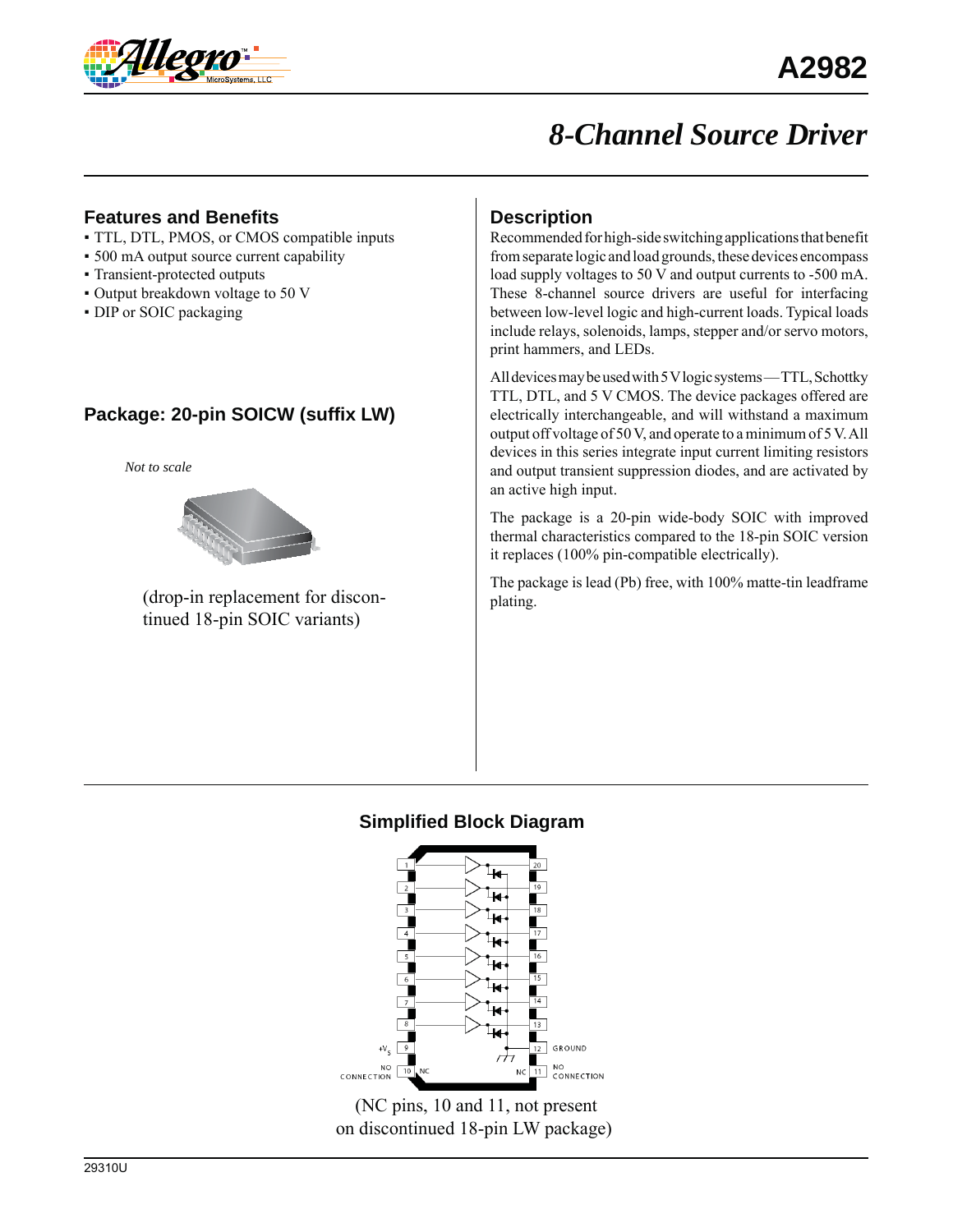# **A2982** *8-Channel Source Driver*

**Selection Guide**

| <b>Part Number</b> | Package      | <b>Packing</b> | <b>Ambient Temperature</b><br>$T_A$ (°C) |
|--------------------|--------------|----------------|------------------------------------------|
| A2982SLWTR-T       | 20-pin SOICW | 1000 per reel  | $-20$ to 85                              |

#### **Absolute Maximum Ratings**

| <b>Characteristic</b>                | Symbol                     | <b>Notes</b> | Rating                   | <b>Units</b> |
|--------------------------------------|----------------------------|--------------|--------------------------|--------------|
| Output Voltage Range                 | $\mathsf{V}_{\mathsf{CE}}$ |              | 5 to 50                  |              |
| Input Voltage                        | V <sub>IN</sub>            |              | 20                       |              |
| <b>Output Current</b>                | I <sub>OUT</sub>           |              | $-500$                   | mA           |
| Package Power Dissipation            | $P_D$                      | See graph    | $\overline{\phantom{0}}$ |              |
| <b>Operating Ambient Temperature</b> | $T_A$                      | Range S      | $-20$ to 85              | °C           |
| Maximum Junction Temperature         | $T_{\rm d}$ (max)          |              | 150                      | °C           |
| Storage Temperature                  | $\mathsf{T}_{\text{stg}}$  |              | $-55$ to 150             | °C           |



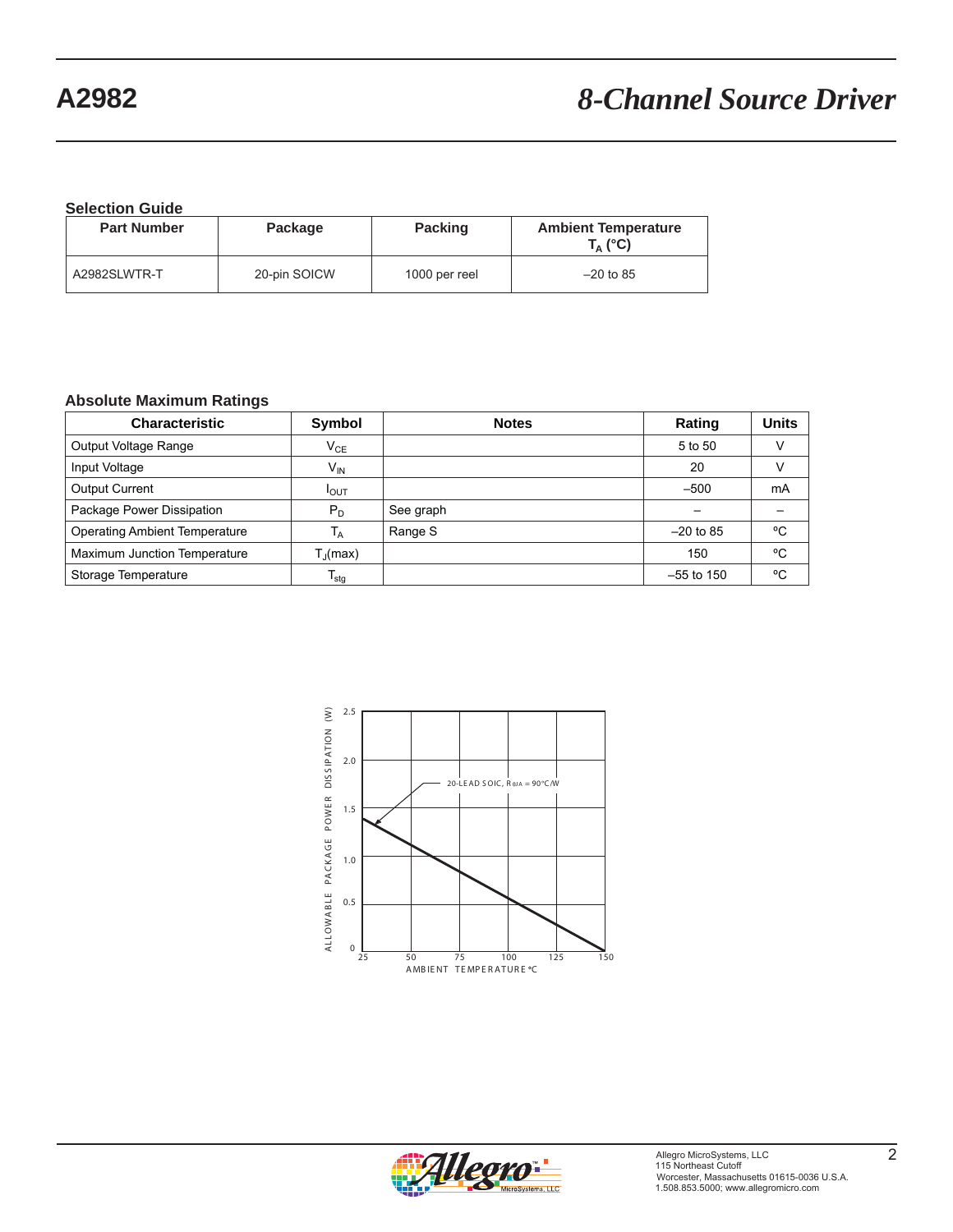



Pins 10 and 11 can float; other pins match discontinued 18-pin SOIC: 1 to 9 same, pins 12 to 20 match pins 10 to 18

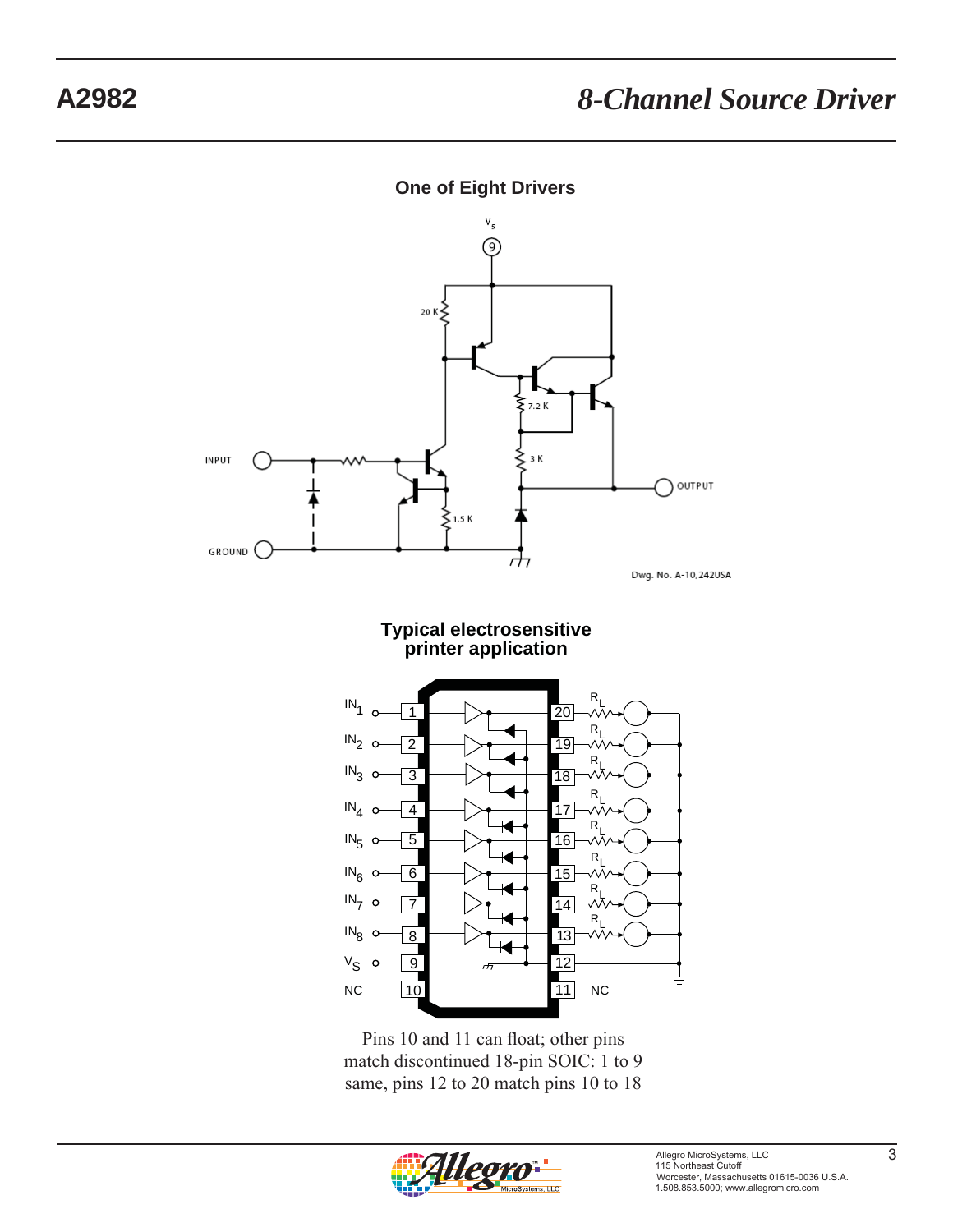## **A2982** *8-Channel Source Driver*

| <b>Characteristic</b>                          | Symbol                  | <b>Test Conditions</b>                                                       | Test Fig.      | Min.   | Typ.                     | Max. | <b>Units</b> |
|------------------------------------------------|-------------------------|------------------------------------------------------------------------------|----------------|--------|--------------------------|------|--------------|
| Output Leakage Current <sup>3</sup>            | $I_{CEX}$               | $V_{\text{IN}}$ = 0.4 V, V <sub>S</sub> = 50 V                               | 1              | —      | —                        | 20   | μA           |
| <b>Output Sustaining Voltage</b>               | $V_{CE(SUS)}$           | $IOUT = -45 mA$                                                              | —              | 35     | $\overline{\phantom{0}}$ |      | V            |
| Collector-Emitter<br><b>Saturation Voltage</b> | $V_{CE(SAT)}$           | $V_{IN}$ = 2.4 V, $I_{OUT}$ = -100 mA                                        | 2              |        | 1.6                      | 1.8  | V            |
|                                                |                         | $V_{IN}$ = 2.4 V, $I_{OUT}$ = -225 mA                                        | 2              |        | 1.7                      | 1.9  | V            |
|                                                |                         | $V_{IN}$ = 2.4 V, $I_{OUT}$ = -350 mA                                        | $\overline{c}$ |        | 1.8                      | 2.0  | V            |
| Input Current                                  |                         | $V_{IN}$ = 2.4 V                                                             | 3              |        | 140                      | 200  | μA           |
|                                                | $I_{IN(ON)}$            | $V_{\text{IN}}$ = 12 V                                                       | 3              |        | 1.25                     | 1.93 | mA           |
| <b>Output Source Current</b>                   |                         | $V_{\text{IN}}$ = 2.4 V, V <sub>CF</sub> = 2.0 V                             | $\overline{2}$ | $-350$ |                          |      | mA           |
| (Outputs Open)                                 | $I_{\text{OUT}}$        |                                                                              |                |        |                          |      |              |
| Supply Current Leakage                         | $\mathsf{I}_\mathsf{S}$ | $V_{\text{IN}}$ = 2.4 V <sup>*</sup> , V <sub>S</sub> = 50 V                 | 4              |        |                          | 10   | mA           |
| Current                                        |                         |                                                                              |                |        |                          |      |              |
| Clamp Diode Current                            | $I_R$                   | $V_R$ = 50 V, V <sub>IN</sub> = 0.4 V <sup>*</sup>                           | 5              |        |                          | 50   | μA           |
| Clamp Diode Forward                            | $V_F$                   | $I_F = 350$ mA                                                               | 6              |        | 1.5                      | 2.0  | $\vee$       |
| Voltage                                        |                         |                                                                              |                |        |                          |      |              |
| Turn-On Delay                                  | $t_{ON}$                | $0.5 E_{IN}$ to 0.5 $E_{OUT}$ , R <sub>L</sub> = 100Ω, V <sub>S</sub> = 35 V |                |        | 0.3                      | 2.0  | μs           |
| Turn-Off Delay <sup>4</sup>                    | $t_{\mathsf{OFF}}$      | $0.5 E_{IN}$ to 0.5 $E_{OUT}$ , $R_L$ = 100Ω, $V_S$ = 35 V, See Note         |                |        | 2.0                      | 10   | μs           |

## **ELECTRICAL CHARACTERISTICS<sup>1,2</sup> at**  $T_0 = +25^\circ$ **C (unless otherwise specified).**

1Negative current is defined as coming out of (sourcing) the specified device terminal.

2All unused inputs must be connected to ground. Pull-down resistors (approximately 10 kΩ) are recommended for inputs that are allowed to float while power is being applied to  $V_{\rm S}$ .

3All inputs simultaneously.

<sup>4</sup>Turn-off delay is influenced by load conditions. Systems applications well below the specified output loading may require timing considerations for some designs, i.e., multiplexed displays or when used in combination with sink drivers in a totem pole configuration.

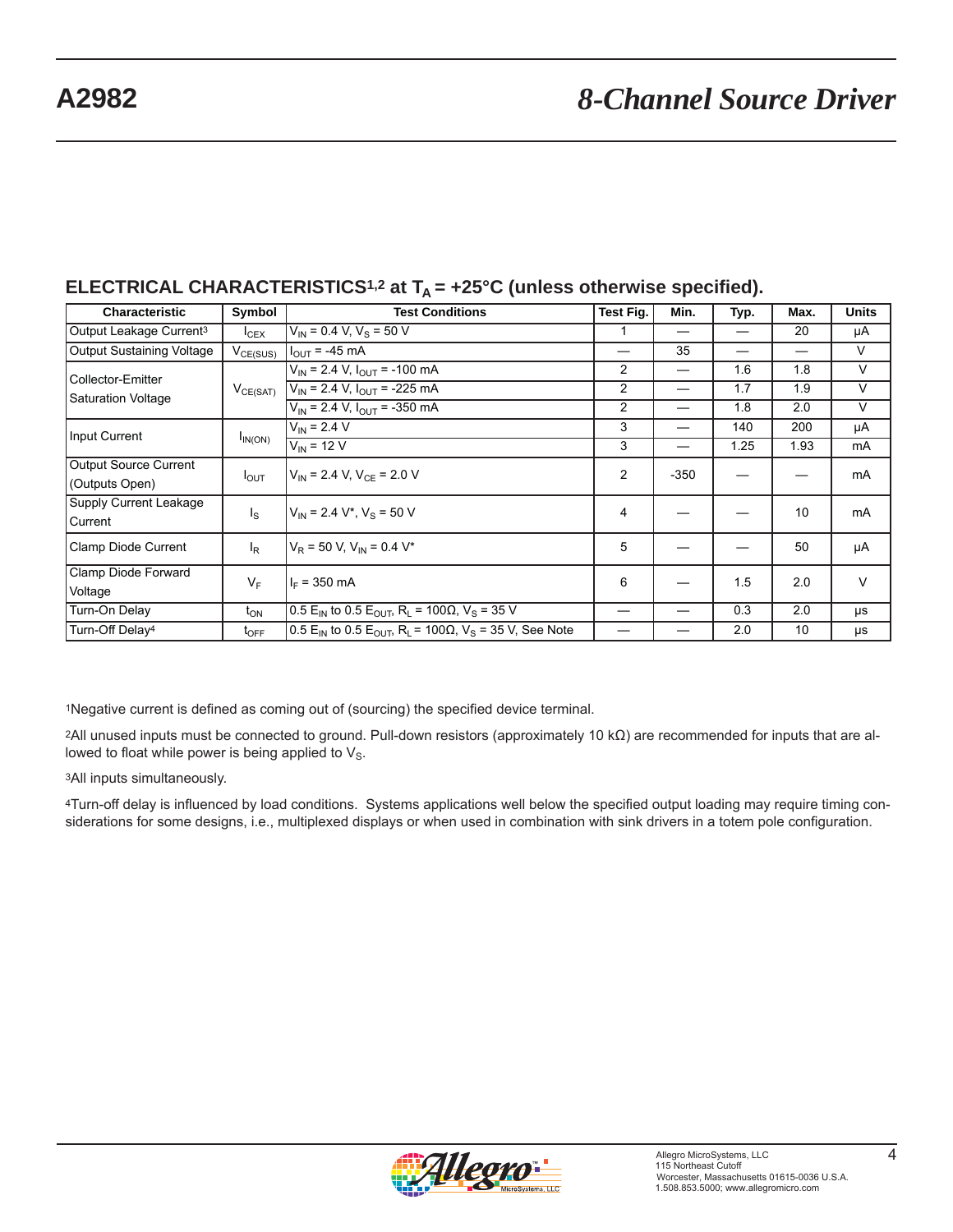















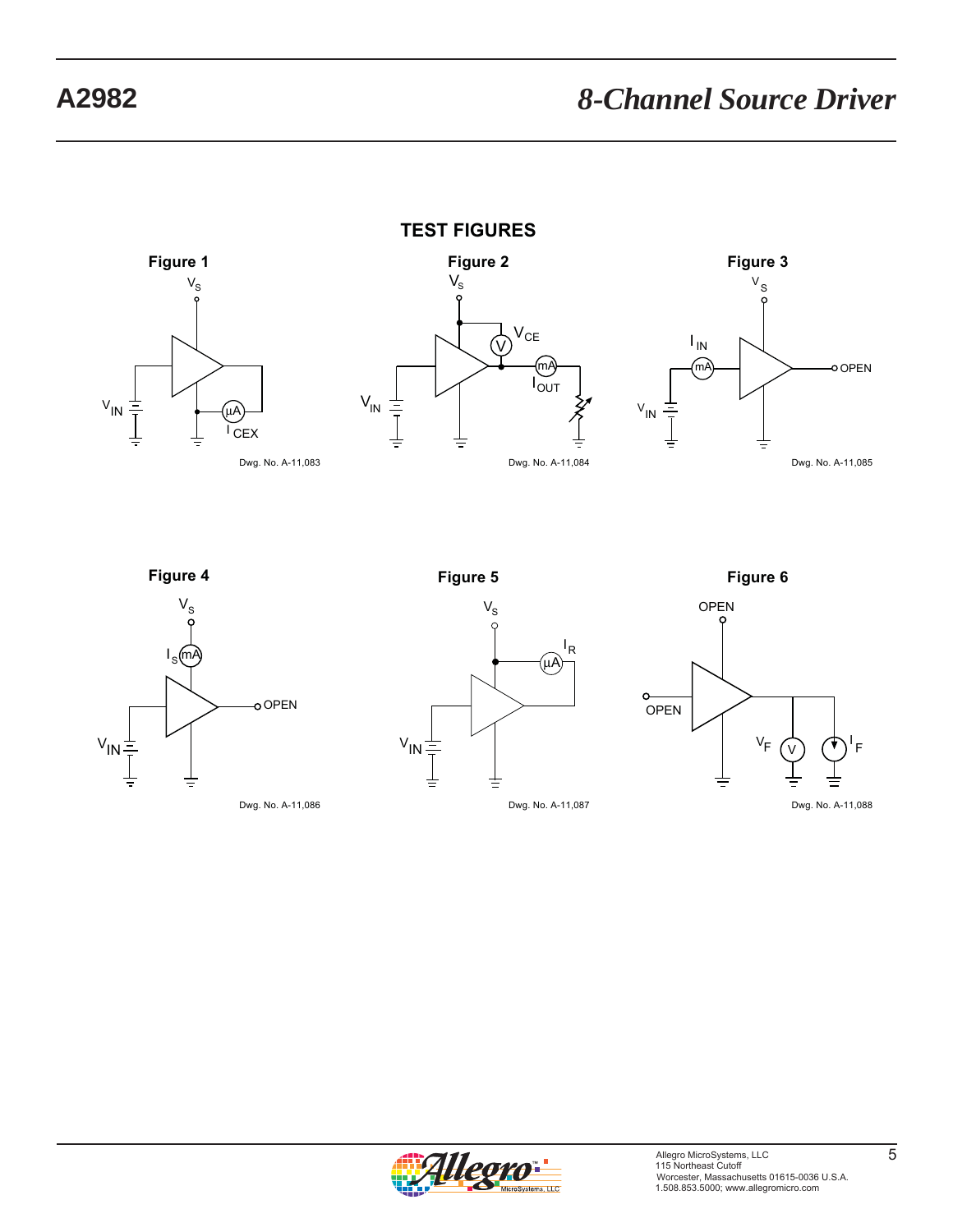# **A2982** *8-Channel Source Driver*



### **Allowable peak collector current as a function of duty cycle**

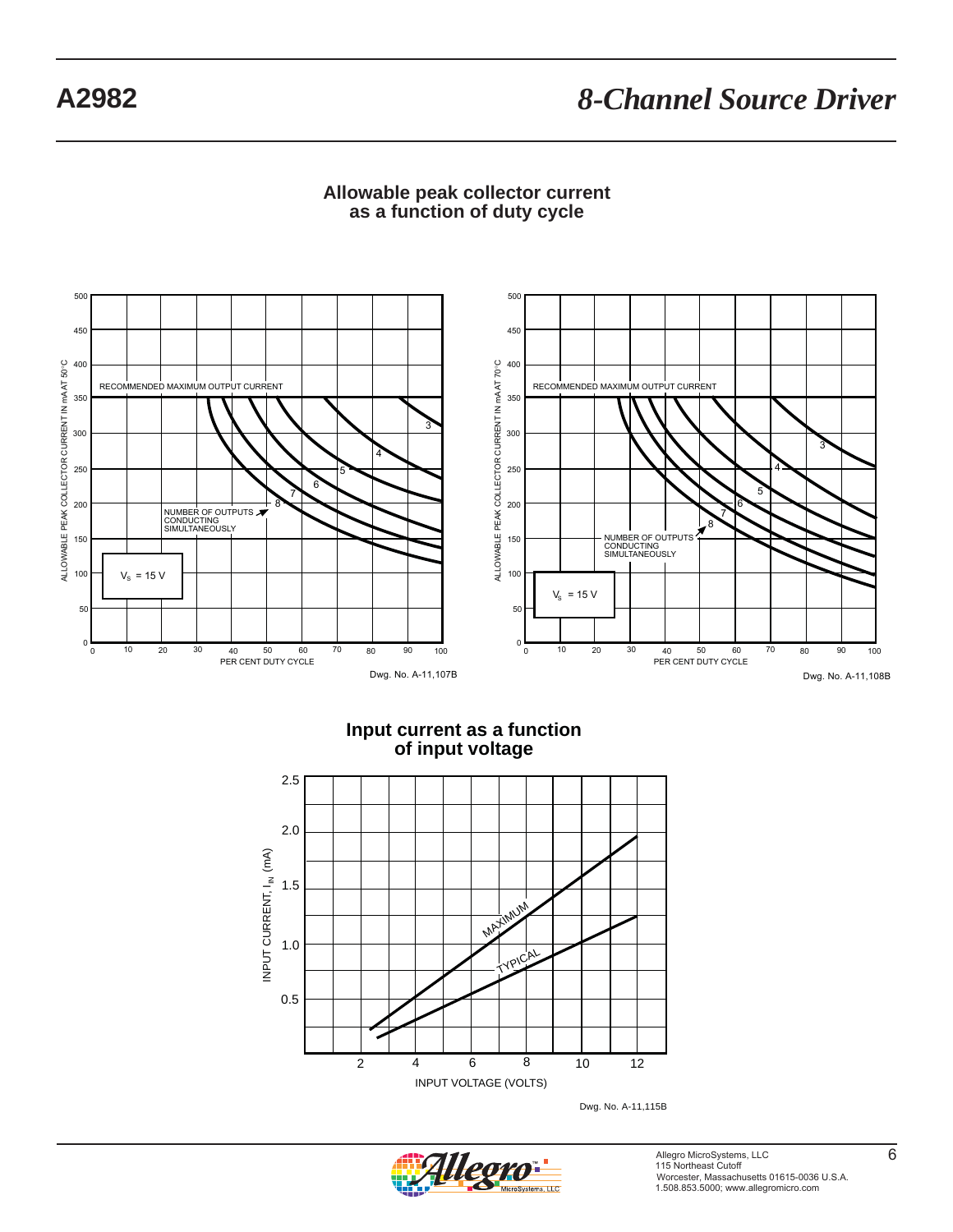

## LW Package, 20-Pin SOICW